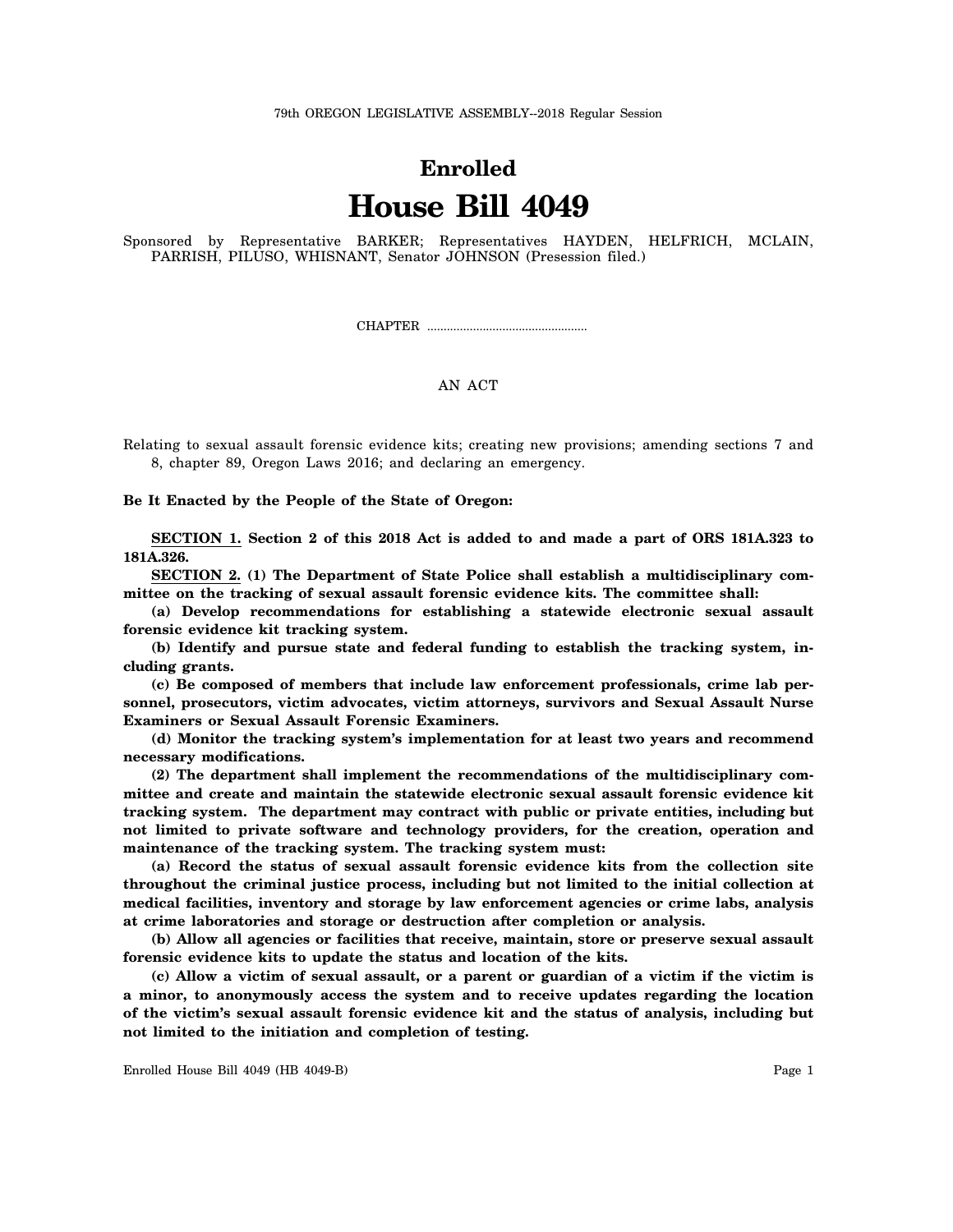**(d) Use electronic technology that allows continuous access to the tracking system by victims, medical facilities, law enforcement agencies, prosecutors, private laboratories and crime laboratories.**

**(3)(a) The department may phase in the requirement of initial participation in the tracking system according to region, volume of sexual assault forensic evidence kits or other appropriate classifications.**

**(b) Notwithstanding paragraph (a) of this subsection, all law enforcement agencies, medical facilities, crime laboratories and other facilities that receive, maintain, store or preserve sexual assault forensic evidence kits are required to fully participate in the tracking system within one year of the tracking system's initial date of operation.**

**(4) Records and information within the tracking system described in this section are exempt from disclosure under ORS 192.311 to 192.478.**

**SECTION 3. No later than January 1, 2019, the Department of State Police shall submit a report on the status of the statewide electronic sexual assault forensic evidence kit tracking system described in section 2 of this 2018 Act, including plans concerning the launch and implementation of the tracking system, to the Task Force on the Testing of Sexual Assault Forensic Evidence Kits established by section 7, chapter 89, Oregon Laws 2016, and to the Governor and Attorney General.**

**SECTION 4.** Section 7, chapter 89, Oregon Laws 2016, is amended to read:

**Sec. 7.** (1) The Task Force on the Testing of Sexual Assault Forensic Evidence Kits is established.

(2) The task force consists of 16 members appointed as follows:

(a) The President of the Senate, in consultation with the Senate Minority Leader, shall appoint two nonvoting members from among members of the Senate. The two members appointed under this paragraph may not be from the same political party.

(b) The Speaker of the House of Representatives, in consultation with the House Minority Leader, shall appoint two nonvoting members from among members of the House of Representatives. The two members appointed under this paragraph may not be from the same political party.

(c) The Governor shall appoint 12 members as follows:

(A) The coordinator of the Attorney General's Sexual Assault Task Force.

(B) Two survivors of sexual assault with experience with the sexual assault forensic evidence kit collection.

(C) A sexual assault nurse examiner.

(D) A person designated by the Superintendent of State Police who has expertise in the analysis of sexual assault forensic evidence kits.

(E) A person with experience seeking and applying for grants and other private funding.

(F) A person representing law enforcement agencies located in rural jurisdictions.

(G) A person representing law enforcement agencies located in urban jurisdictions.

(H) A person representing the Oregon Association Chiefs of Police.

(I) An attorney with experience prosecuting crimes.

(J) An attorney with experience in criminal defense.

(K) A sexual assault victims' advocate from a community-based organization.

(3) The task force shall:

(a) Examine the process for gathering and analyzing sexual assault forensic evidence kits in this state;

(b) Examine and identify improvements for law enforcement training on responding to and investigating sexual assaults;

(c) Examine and identify improvements for victim access to evidence other than sexual assault forensic evidence kits, including but not limited to police reports and other physical evidence;

(d) Examine and identify possible procedures for the testing of anonymous kits;

(e) Examine and identify additional rights of victims concerning the sexual assault forensic evidence kit testing process; [*and*]

Enrolled House Bill 4049 (HB 4049-B) Page 2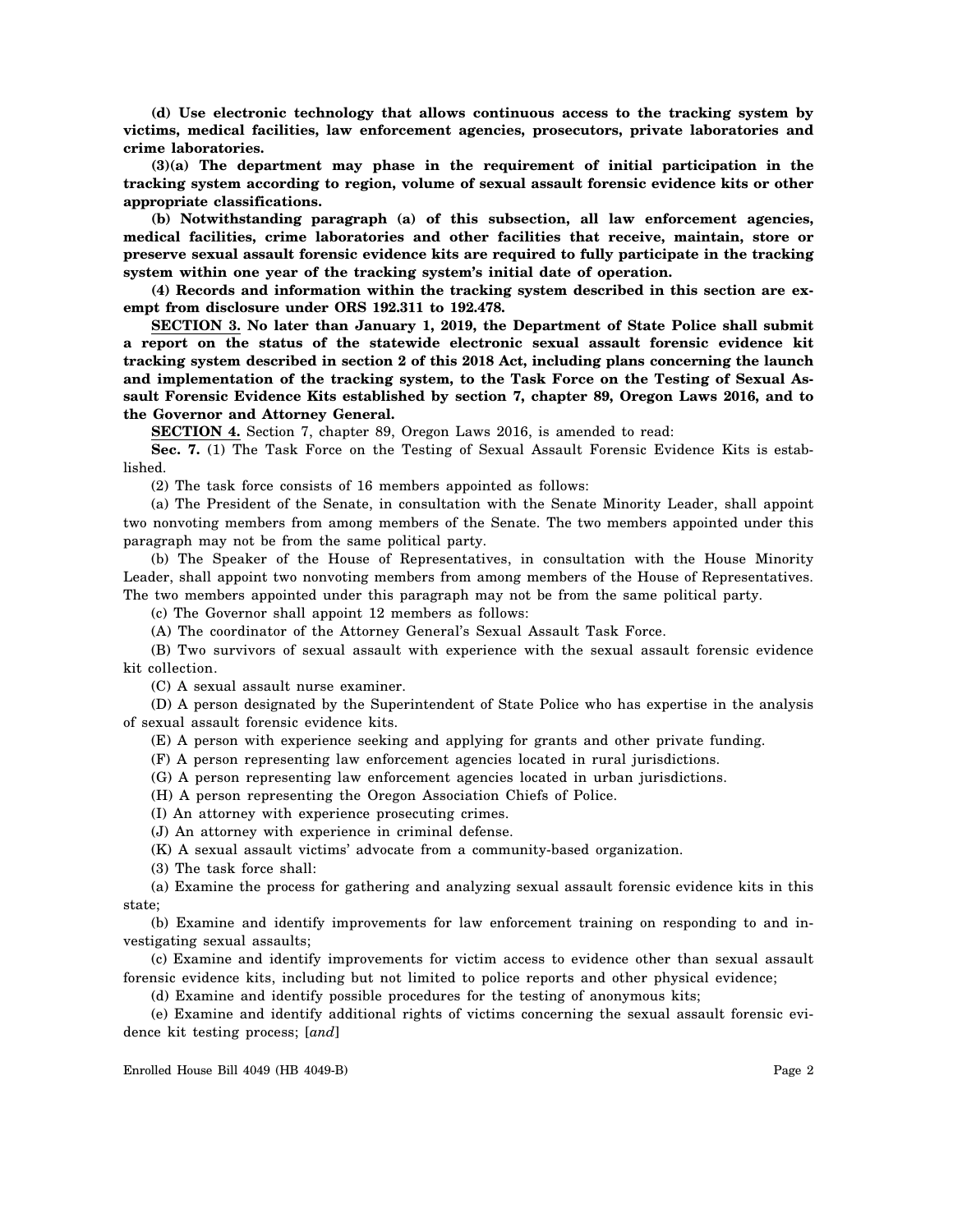(f) Identify and pursue grants and other funding sources in order to eliminate the backlog of untested sexual assault forensic evidence kits, reduce testing wait times, provide victim notification and improve efficiencies in the kit testing process[*.*]**; and**

**(g) Monitor the implementation of the sexual assault forensic evidence kit tracking system described in section 2 of this 2018 Act.**

(4) A majority of the voting members of the task force constitutes a quorum for the transaction of business.

(5) Official action by the task force requires the approval of a majority of the voting members of the task force.

(6) The task force shall elect one of its members to serve as chairperson.

(7) If there is a vacancy for any cause, the appointing authority shall make an appointment to become immediately effective.

(8) The task force shall meet at times and places specified by the call of the chairperson or of a majority of the voting members of the task force.

(9) The task force may adopt rules necessary for the operation of the task force.

(10)(a) The task force shall complete the duties described in subsection (3) of this section no later than July 31, [*2018*] **2020**.

(b) The task force shall submit, in the manner provided by ORS 192.245, **to an interim committee of the Legislative Assembly related to the judiciary:**

**(A)** A report that includes recommendations for legislation [*to an interim committee of the Legislative Assembly related to the judiciary*] no later than December 1, 2018.

**(B) A final report that includes a status update on the implementation of the sexual assault forensic evidence kit tracking system and recommendations for legislation no later than December 1, 2020.**

(11) The [*Committee Services office of the Legislative Assembly*] **Legislative Policy and Research Director** shall provide staff support to the task force.

(12) Members of the task force who are not members of the Legislative Assembly are not entitled to compensation, but may be reimbursed for actual and necessary travel and other expenses incurred by them in the performance of their official duties in the manner and amounts provided for in ORS 292.495. Claims for expenses incurred in performing functions of the task force shall be paid out of funds appropriated to the [*Committee Services office of the Legislative Assembly*] **Legislative Policy and Research Director** for purposes of the task force.

(13) All agencies of state government, as defined in ORS 174.111, are directed to assist the task force in the performance of the task force's duties and, to the extent permitted by laws relating to confidentiality, to furnish information and advice the members of the task force consider necessary to perform their duties.

**SECTION 5.** Section 8, chapter 89, Oregon Laws 2016, is amended to read:

**Sec. 8.** Section 7**,** [*of this 2016 Act*] **chapter 89, Oregon Laws 2016,** is repealed on June 30, [*2019*] **2021.**

**SECTION 6. (1) Section 2 of this 2018 Act becomes operative 90 days after the effective date of this 2018 Act.**

**(2) The Department of State Police may adopt rules and take any other action before the operative date specified in subsection (1) of this section that is necessary to enable the department, on and after the operative date specified in subsection (1) of this section, to exercise all of the duties, functions and powers conferred on the department by section 2 of this 2018 Act.**

**SECTION 7. Section 3 of this 2018 Act is repealed on February 1, 2019.**

**SECTION 8. This 2018 Act being necessary for the immediate preservation of the public peace, health and safety, an emergency is declared to exist, and this 2018 Act takes effect on its passage.**